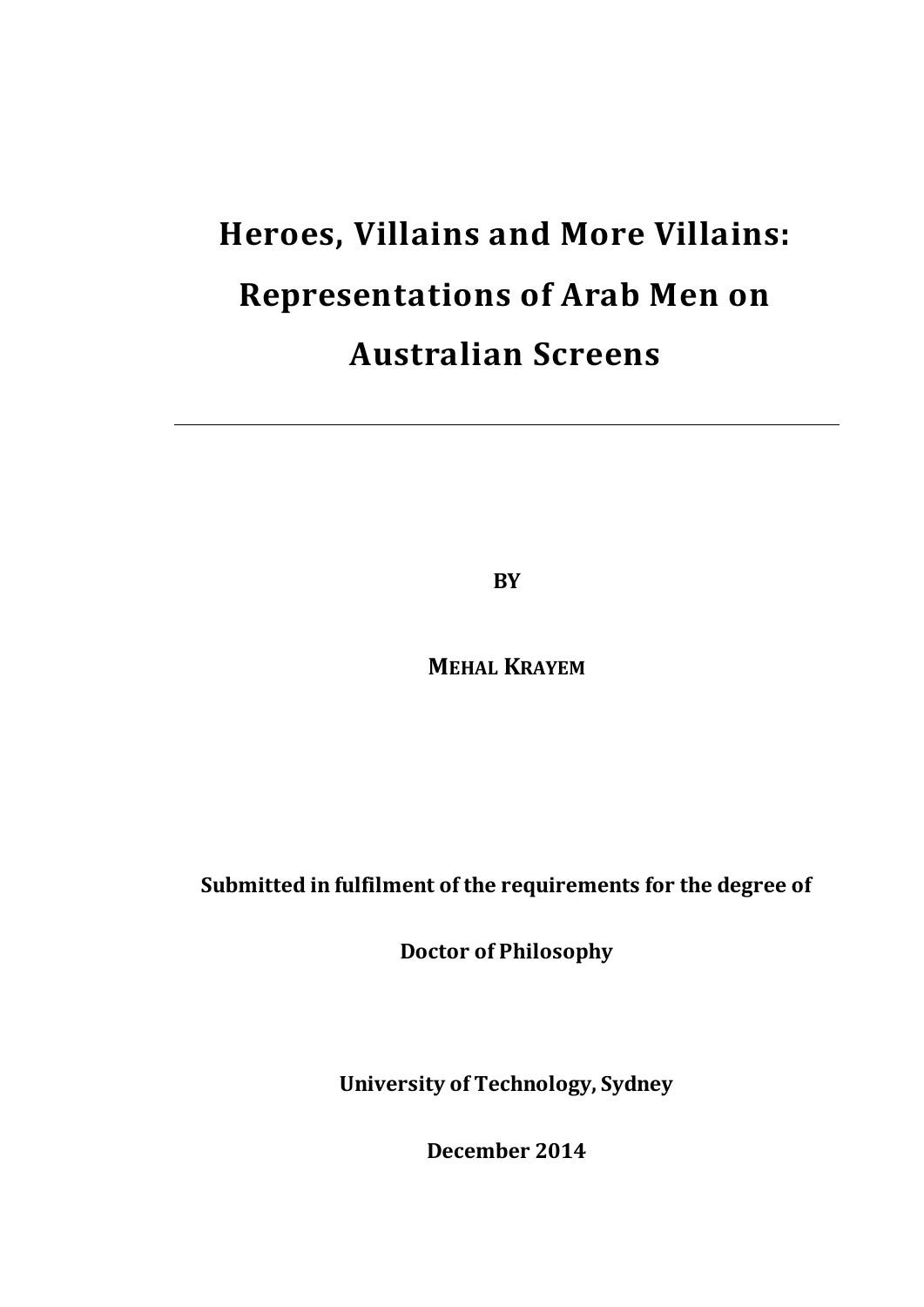# **CERTIFICATE OF ORIGINAL AUTHORSHIP**

I certify that the work in this thesis has not previously been submitted for a degree nor has it been submitted as part of requirements for a degree except as fully acknowledged within the text.

I also certify that the thesis has been written by me. Any help that I have received in my research work and the preparation of the thesis itself has been acknowledged. In addition, I certify that all information sources and literature used are indicated in the thesis.

**Name of Student:** Mehal Krayem

**Signature of Student:** 

**Date:** 5 December 2014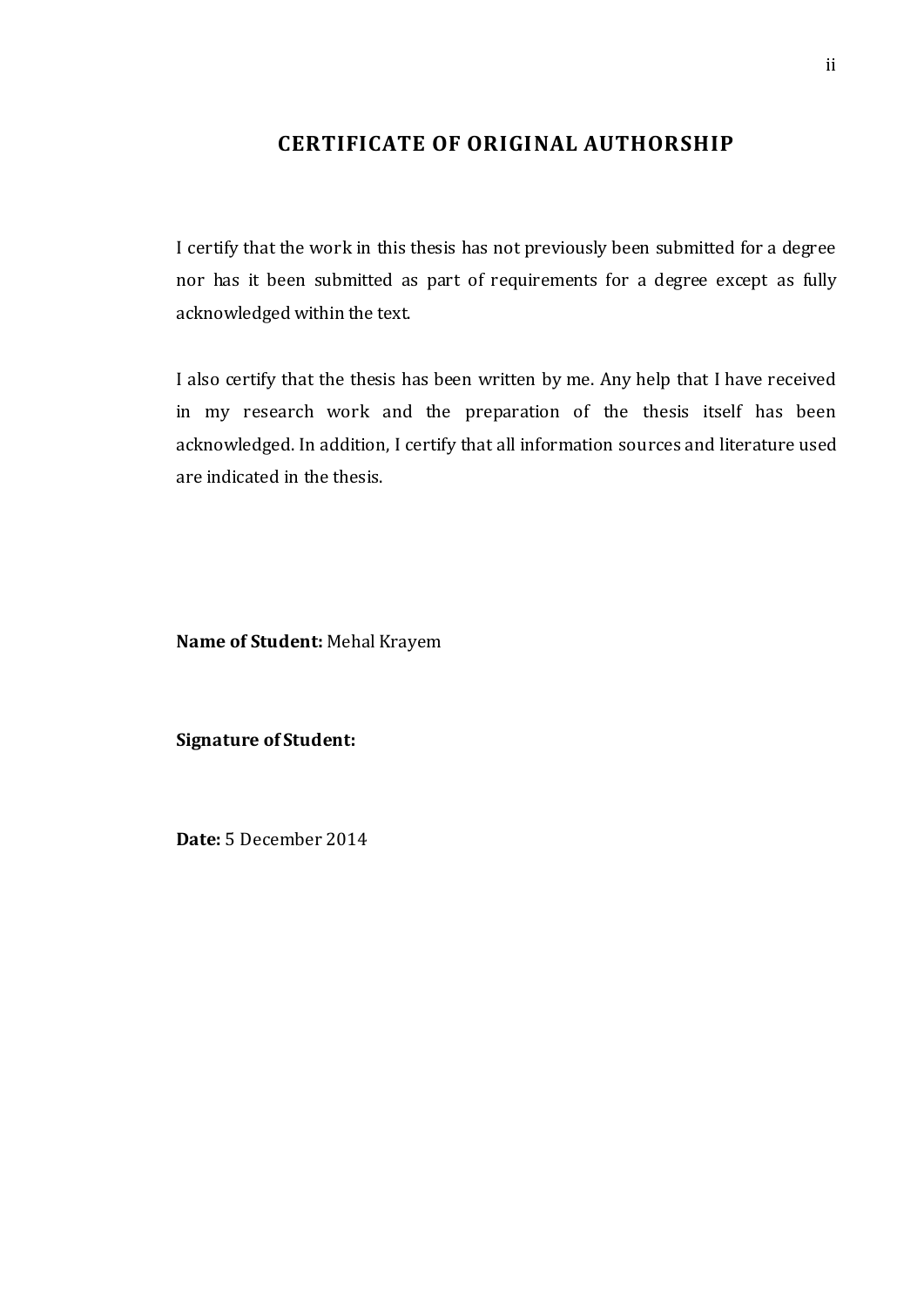### **ACKNOWLEDGEMENTS**

There are many (too many) people to whom I owe a great deal of thanks. The last five years, and indeed this body of work, would not have been possible without the support and dedication of my wonderful supervisor, Dr Christina Ho. I thank her for taking a genuine interest in this research, her careful consideration of my work, her patience and her words of encouragement when the entire situation felt hopeless. I would also like to thank Professor Heather Goodall for her comments and for stepping in when she was needed.

Much gratitude goes to my research participants, without whom this project would not exist – I thank them for their time and their honesty.

Great thanks goes to Dr Maria Chisari, Dr Emma Cannen, Kelly Chan, Dr Bong Jong Lee, Jesica Kinya, Anisa Buckley, Cale Bain, Zena Kassir, Fatima El-Assaad and Chrisanthi Giotis for their constant support and friendship. The steady progress of this thesis is due to structured coffee dates and long rants.

Thank you to May Fahmi, Dr Chrisoula Lionis, Miran Hosny, Annarose Robinson and Dr Imran Lum for their fresh eyes and constructive feedback on earlier drafts of this thesis.

A huge thank you to my fabulous editor, Nicole Davis, for her attention to detail, patience with my overuse of commas and the never-ending exchange of essay length emails. I appreciate your hearty efforts.

To my friends who were patient in my absence and nothing but loving and supportive in my presence, I love you dearly. Special thanks goes to Shahd Al-Janabi for being my rock over the last two years of this thesis. Thank you for your consideration, your patience and your hilarious commentary relating to the psychosis of PhD life.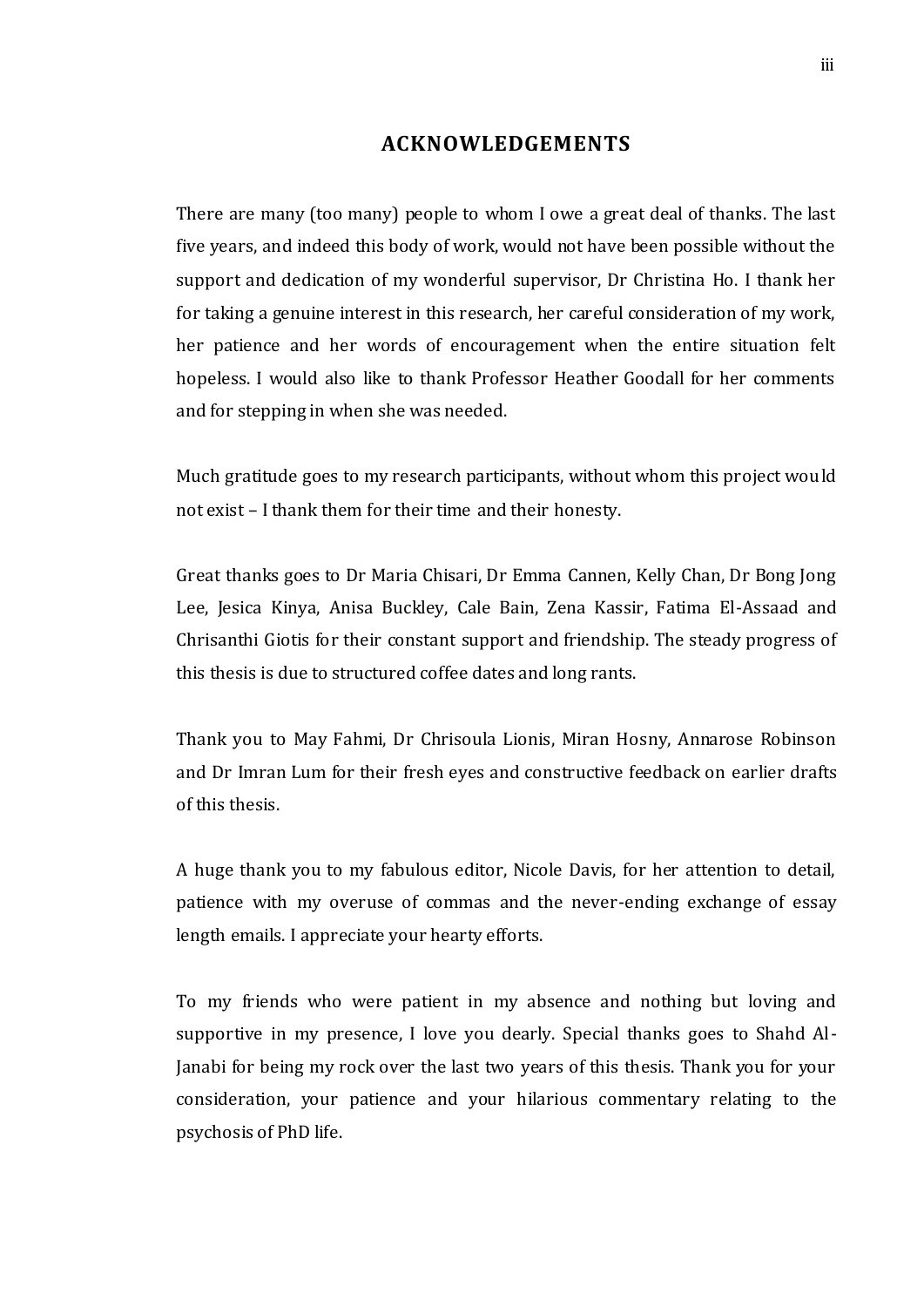My loving husband, Khaled Itaoui, who happily agreed to postponing our wedding so that I could finish this thesis and then happily agreed to just get married because it seemed like it mightn't ever come to an end. Thank you for your patience and sense of adventure that has made these last nine months more than bearable. To the entire Itaoui clan who have been nothing but encouraging despite never having known me in any state but distress, you rock!

I'd like to thank my family for their love, support and understanding. In particular, my mother whose support extends beyond anything words can explain. Without her selfless devotion and sacrifice, this may never have come to an end. My father, who despite not being here to see this work come to fruition, I thank him for instilling in me a lifetime's worth of curiosity and a strong dedication to education. My sister Nadine for the endless supply of chocolate and much needed hugs, my sister Nadelle for the never-ending line of questioning pertaining to the content of my thesis and why it wasn't ready for submission yet, my brother Hisham for his bashful encouragement and genuine support. To my extended family (the Krayems and Rifais) thank you for keeping me grounded and entertained throughout the process and finding a weekly excuse to indulge in cake. In particular to my aunt, Dr Ghena Krayem for her endless inspiration, her spiritual guidance and her unwavering love, not just throughout the duration of this thesis but over the course of my entire tertiary education. I love you dearly.

And finally, perhaps the greatest thanks goes to my grandparents, whose ultimate sacrifice manifests itself in my ability to pursue an education of the highest degree. For this sacrifice and opportunity, I am forever indebted and eternally grateful.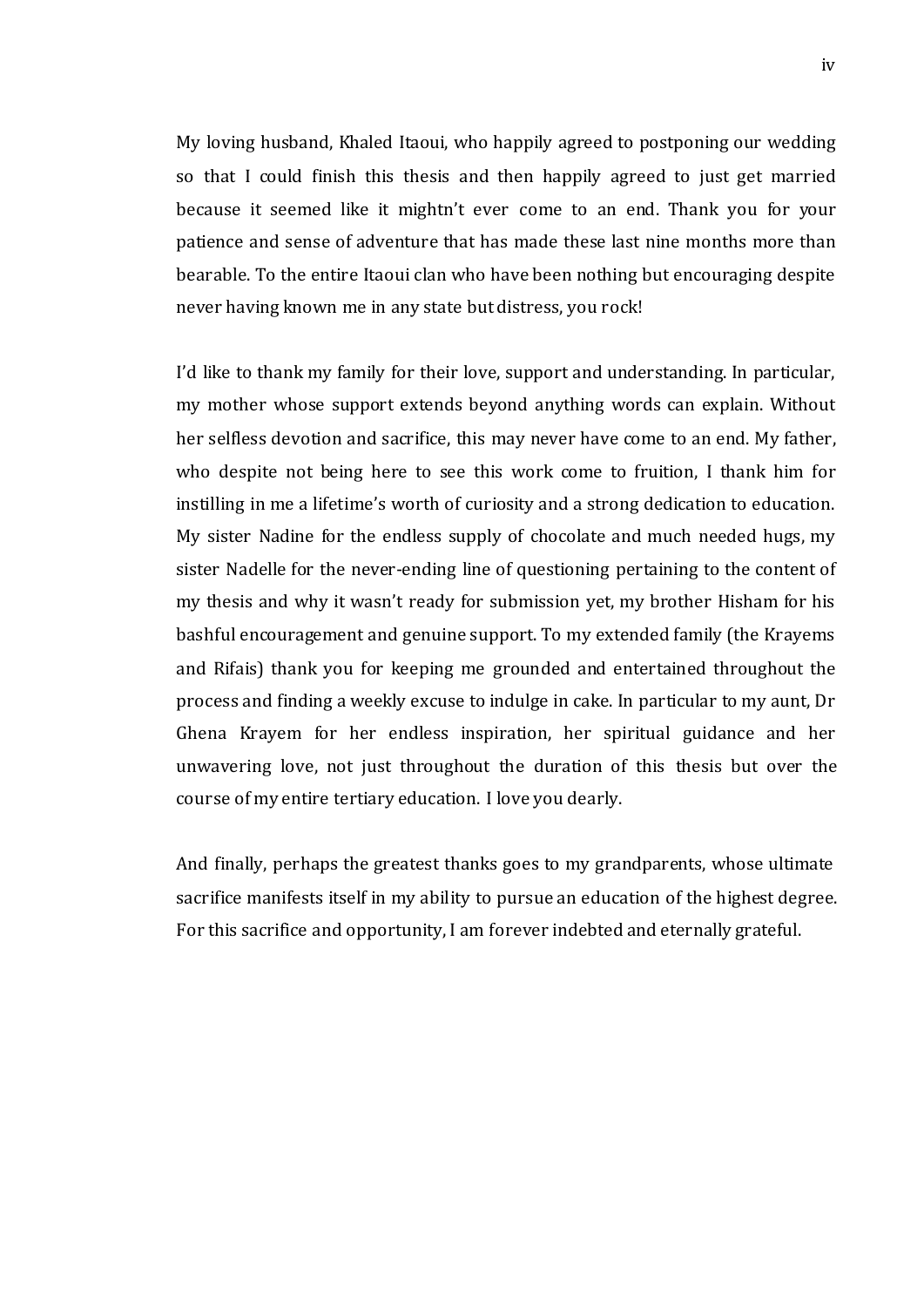#### **PREFACE**

This research is in many ways the answer to select questions I asked of myself as a child. Growing up in a predominantly 'white' suburb, and learning to accept experiences of alienation as a norm, I embarked upon my undergraduate degree in sociology with a strong desire to understand those instances that as a child proved to be sources of discomfort.

This project was sparked by one of these instances of discomfor t. When I was ten a friend of mine asked me what nationality I was. Believing I belonged in Australia, I remarked that I was Australian. She told me I wasn't, based on the fact that my parents were born in Lebanon. After much arguing she conceded, 'Fine yo u can be half Australian', she offered. A status I refused to accept but smart enough to know it was a losing battle, I rolled my eyes and walked away.

This research therefore is in part a justification of my refusal to accept the 'half' status afforded to me by my ten-year-old companion. In other ways it is a look at how little has changed over the last two decades.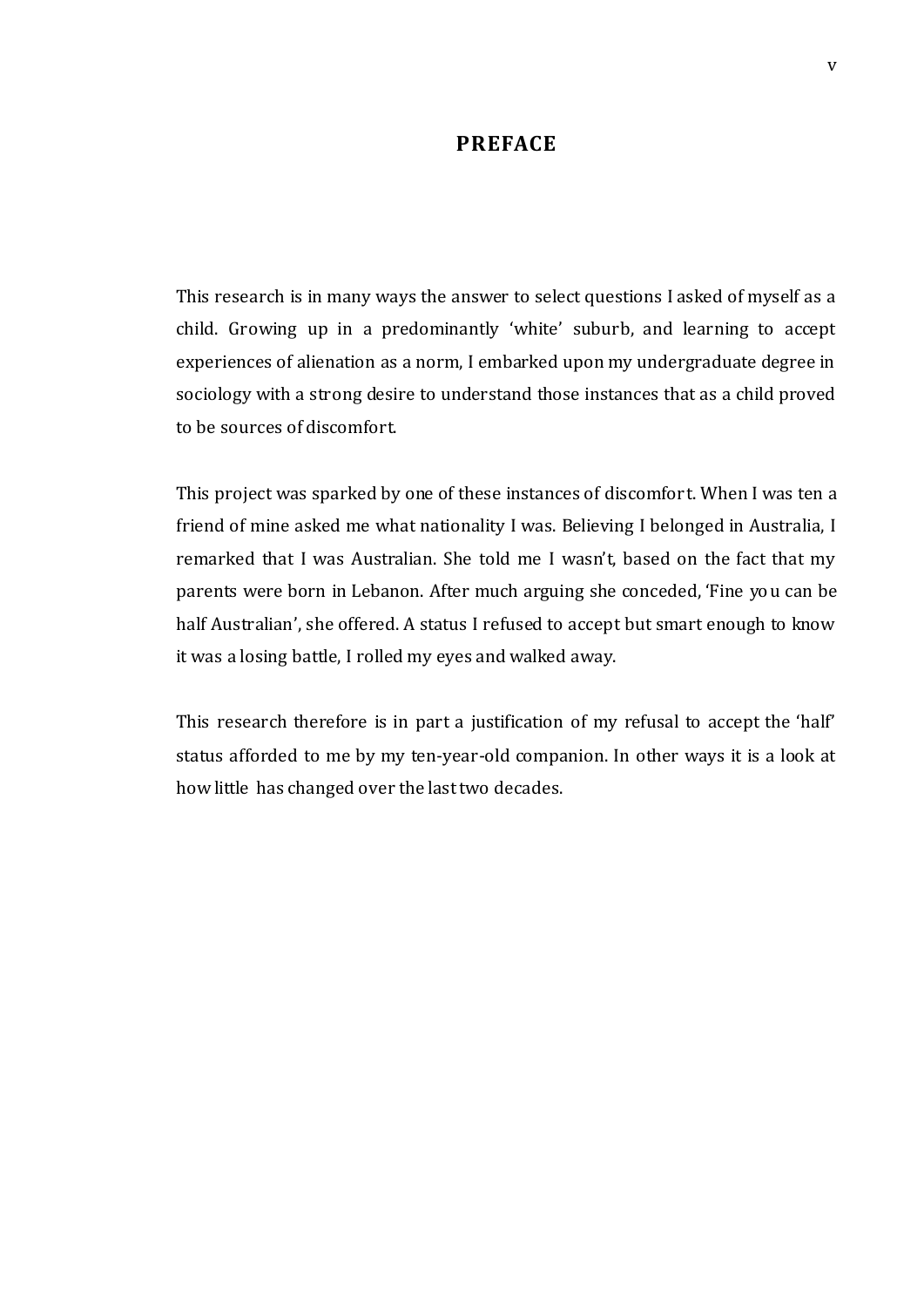# **TABLE OF CONTENTS**

| <b>Certificate of Original Authorship</b>             | ii           |
|-------------------------------------------------------|--------------|
| Acknowledgements                                      | iii          |
| <b>Preface</b>                                        | V            |
| <b>Table of Contents</b>                              | vi           |
| <b>List of Images</b>                                 | X            |
| <b>Abstract</b>                                       | xii          |
| <b>INTRODUCTION</b>                                   | $\mathbf{1}$ |
| <b>The Texts</b>                                      | 6            |
| <b>Theoretical Framework</b>                          | 8            |
| Orientalism                                           | 8            |
| Whiteness                                             | 9            |
| <b>Aims of the Project</b>                            | 9            |
| <b>Methodology</b>                                    | 11           |
| The Problem or 'Gap' in the Research                  | 11           |
| <b>Thesis Structure</b>                               | 13           |
| <b>CHAPTER ONE - THE PLACE OF THEORY</b>              | 15           |
| <b>Situating the Research</b>                         | 15           |
| Postcolonial Theory                                   | 15           |
| Colonising the Other                                  | 17           |
| <b>Orientalism</b>                                    | 17           |
| Ambivalence and Mimicry - Limiting Colonial Discourse | 23           |
| Whiteness                                             | 26           |
| Bourdieu and the Types of Capital                     | 30           |
| <b>Accumulating Whiteness</b>                         | 31           |
| Recognition and Identity                              | 32           |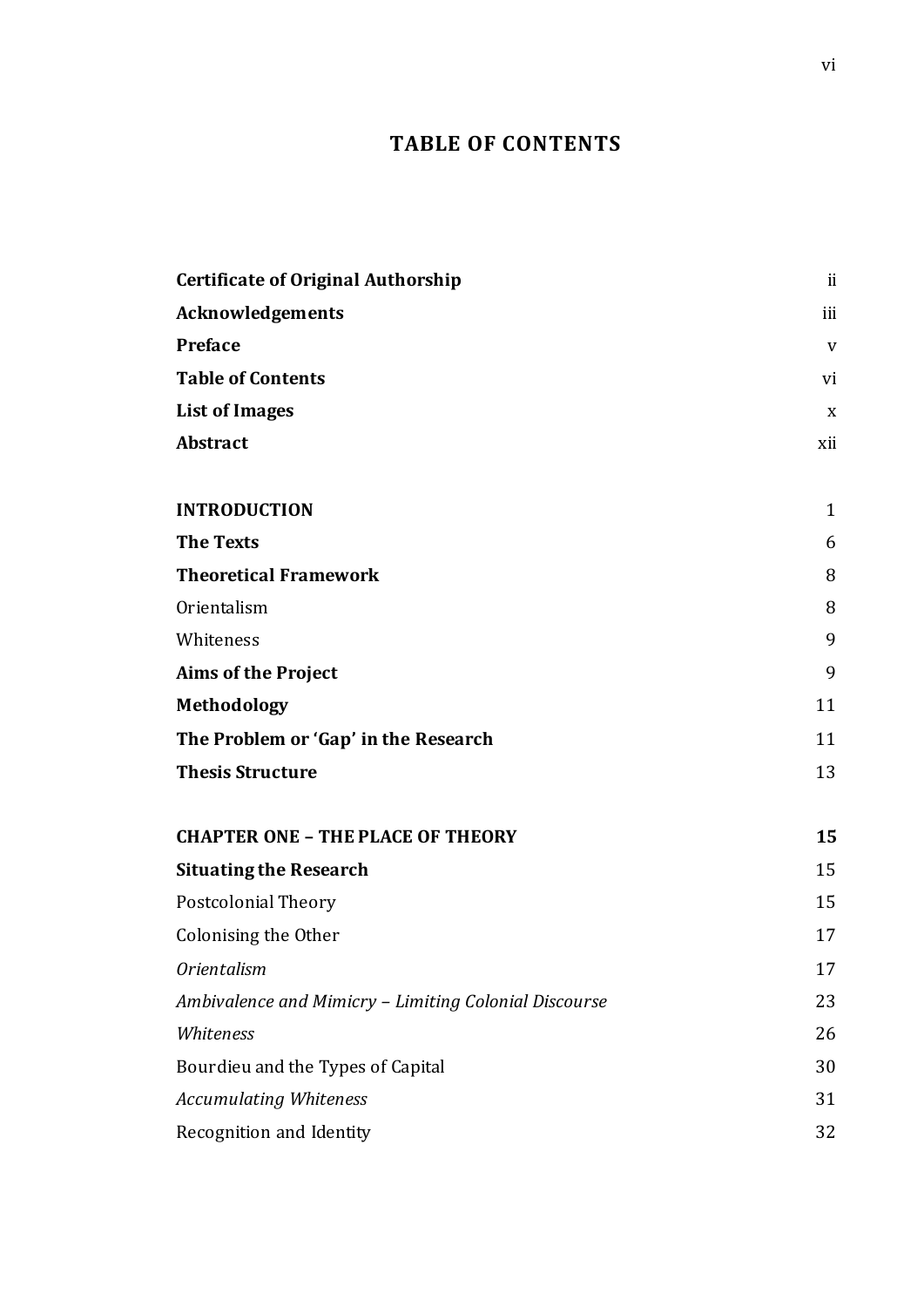| Intersectionality                                              | 34 |
|----------------------------------------------------------------|----|
| <b>Negotiating Complex Identities</b>                          | 36 |
| Identity and Representation – Bringing These Concepts Together | 39 |
| The Politics of Representation                                 | 40 |
| <b>Burden of Representation</b>                                | 41 |
| Cultural Diversity on Australian Screens                       | 43 |
| Deviant Arabs                                                  | 44 |
| Arab-Australian Masculinity                                    | 47 |
| Methodology                                                    | 50 |
| Data Sources                                                   | 51 |
| <b>Cultural Productions</b>                                    | 51 |
| <i>Interviews</i>                                              | 52 |
| <b>Online Comments</b>                                         | 53 |
| <b>Critical Discourse Analysis</b>                             | 54 |

# **CHAPTER TWO – CONTEXTUALISING THE ARAB AND MUSLIM AUSTRALIAN EXPERIENCE** 60

| <b>Introduction</b>                                      | 60 |
|----------------------------------------------------------|----|
| Demographic Profile of Arab and Muslim Australians       | 62 |
| <b>Muslim Men Attack 'Our' Women</b>                     | 64 |
| <b>Asylum Seekers as Terrorists</b>                      | 69 |
| September 11 2001 - The Threat of Terrorism in Australia | 73 |
| The Rise of Islamophobia in Australia                    | 76 |

| <b>CHAPTER THREE - THE POLITICAL USES OF CRIME DRAMA: USING</b> |     |
|-----------------------------------------------------------------|-----|
| FICTIONAL DRAMA TO CHALLENGE MYTHS ABOUT THE ARAB OTHER         | 78  |
| The Current Screen Landscape                                    | 78  |
| <b>SBS</b>                                                      | 84  |
| The White Mainstream in Australian Television                   | 86  |
| <b>East West 101</b>                                            | 90  |
| Everyday Multiculturalism in East West 101                      | 96  |
| Zane Malik, Muslim Detective                                    | 102 |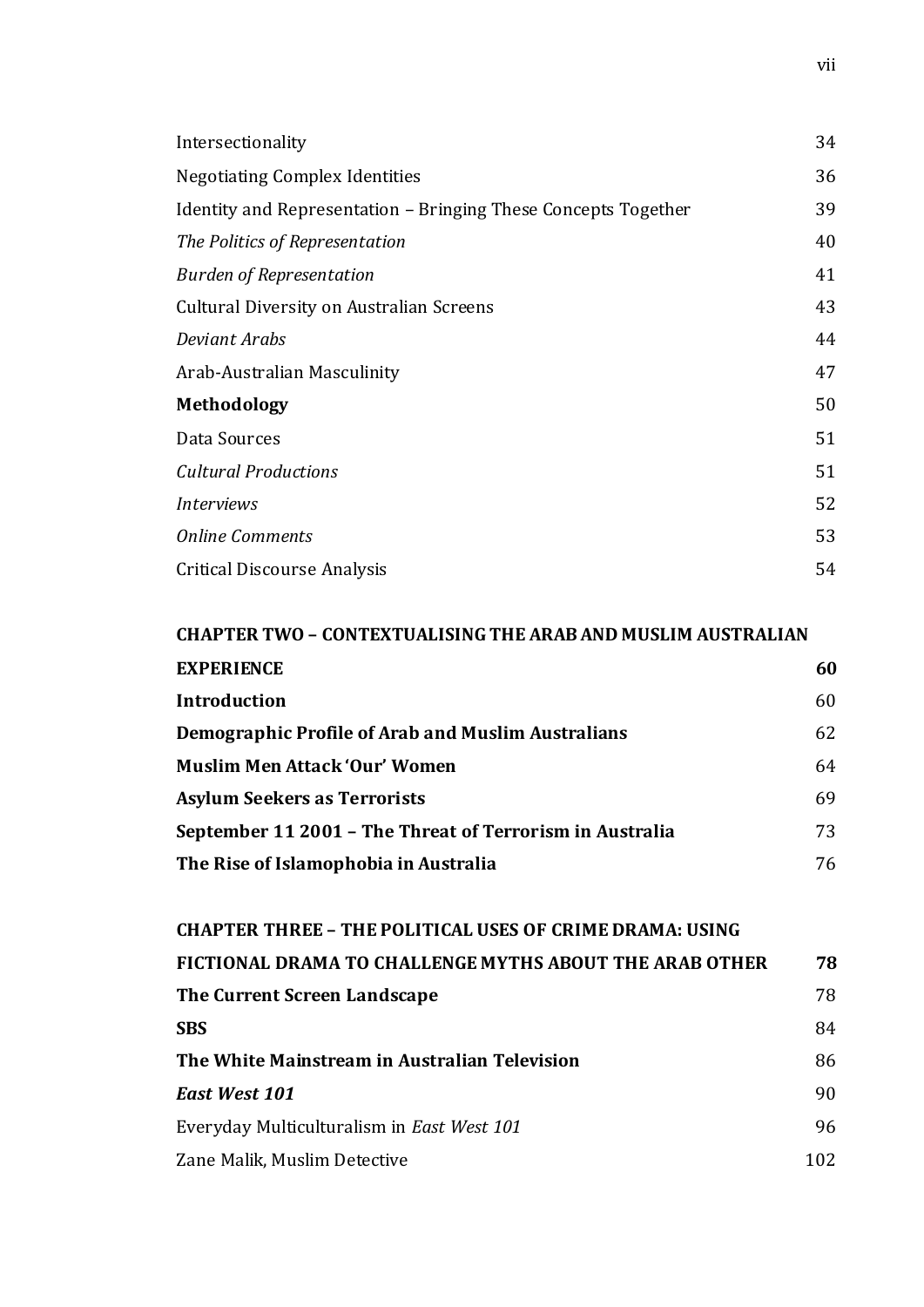| <b>CHAPTER FOUR - SPEAKING FOR THE MARGINALISED: ARAB-AUSTRALIAN</b>          |            |  |
|-------------------------------------------------------------------------------|------------|--|
| MEN AND THE SIGNIFICANCE OF STORYTELLING                                      | 111        |  |
| Introduction                                                                  | 111        |  |
| National Identity: Cronulla and the Experience of Australian Masculinity      | 112        |  |
| Men on Screen: Changing the Face of Australian Masculinities                  | 117        |  |
| Writing Yourself Into Existence: Storytelling Through Feature Films           | 120        |  |
| The Making of The Combination (2009)                                          | 122        |  |
| The Combination: A Synopsis                                                   | 125        |  |
| The Making of Cedar Boys (2009)                                               | 128        |  |
| Cedar Boys: A Synopsis                                                        | 130        |  |
| <b>Being Heard</b>                                                            | 133        |  |
| The Good/Bad Arab                                                             | 135        |  |
| <b>Challenging Australian Masculinity</b>                                     | 137        |  |
| <b>Conclusion: We Exist Whether Or Not You Would Like Us To</b>               | 139        |  |
| <b>CHAPTER FIVE - GOOD WHITE ARABS: ACQUIRING WHITENESS</b>                   | 141        |  |
| Introduction                                                                  | 141        |  |
| <b>Cultural Capital in the Australian National Context</b>                    | 142        |  |
| <b>EW101 Accumulating Capital - A Character Comparison</b>                    | 144        |  |
| Malik and Crowley                                                             | 144        |  |
| The Influence and Effect of Cultural Capital as Demonstrated in East West 101 | 156        |  |
| Malik and Skerritt                                                            | 156        |  |
| 'Good' Muslims as Useful Muslims - A Comparison of Malik and Khoder           | 173        |  |
| Conclusion                                                                    | 178        |  |
| <b>CHAPTER SIX - MAINTAINING DICHOTOMIES: REINFORCING A WORKING-</b>          |            |  |
| CLASS, CRIMINAL UNDERSTANDING OF ARAB AUSTRALIA                               | <b>180</b> |  |
| Introduction                                                                  | 180        |  |
| <b>Misinterpellation and the Second Generation</b>                            | 180        |  |
| Misinternellating Basha and Caradee                                           | 183        |  |

Misinterpellating Basha and Caradee 183 'Us' versus 'Them': Maintaining Binaries Through Genre 185 *White Versus Leb* 187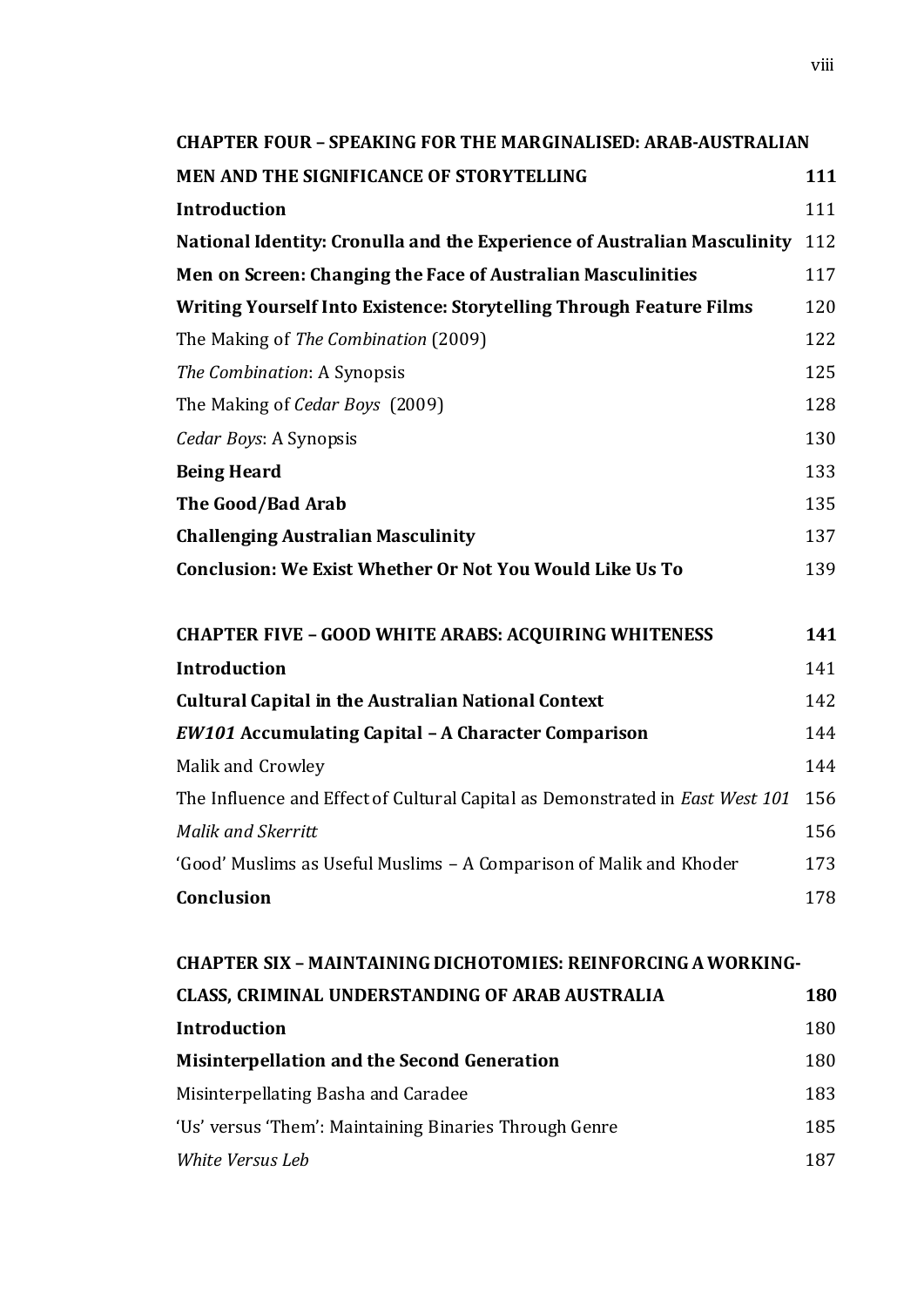| The Lebo Hero                 | 196 |  |
|-------------------------------|-----|--|
| They Have Their Fun With Us   | 209 |  |
| <b>Maintaining Polarities</b> | 215 |  |
| Comparing East West 101       | 219 |  |
| <b>Conclusion</b>             | 221 |  |

| <b>CHAPTER SEVEN - 'THIS WAS FOR OUR PEOPLE': MAKING PRESENT WHAT</b> |     |  |
|-----------------------------------------------------------------------|-----|--|
| <b>HAS BEEN RENDERED ABSENT</b>                                       | 224 |  |
| <b>Introduction</b>                                                   | 224 |  |
| Who Are Australian Screen Productions Made For?                       | 224 |  |
| <b>Audience Statistics</b>                                            | 227 |  |
| <b>Audience Profile of The Combination and Cedar Boys</b>             | 227 |  |
| <b>Audience Reactions to The Combination and Cedar Boys</b>           | 230 |  |
| <b>Active Audience</b>                                                | 230 |  |
| <b>Analysis of Audience Reactions</b>                                 | 233 |  |
| Online Divisions: Choose a Side                                       | 240 |  |
| Self-Definition and National Identity                                 | 242 |  |
| <b>Audience Profile of East West 101</b>                              | 246 |  |
| <b>Audience Responses to East West 101</b>                            | 247 |  |
| Analysis                                                              | 250 |  |
| Conclusion                                                            | 257 |  |
| <b>CONCLUSION - THERE ARE NO HEROES</b>                               | 260 |  |
| <b>Future Research</b>                                                | 266 |  |
| <b>Final Words</b>                                                    | 269 |  |
| <b>REFERENCES</b>                                                     | 270 |  |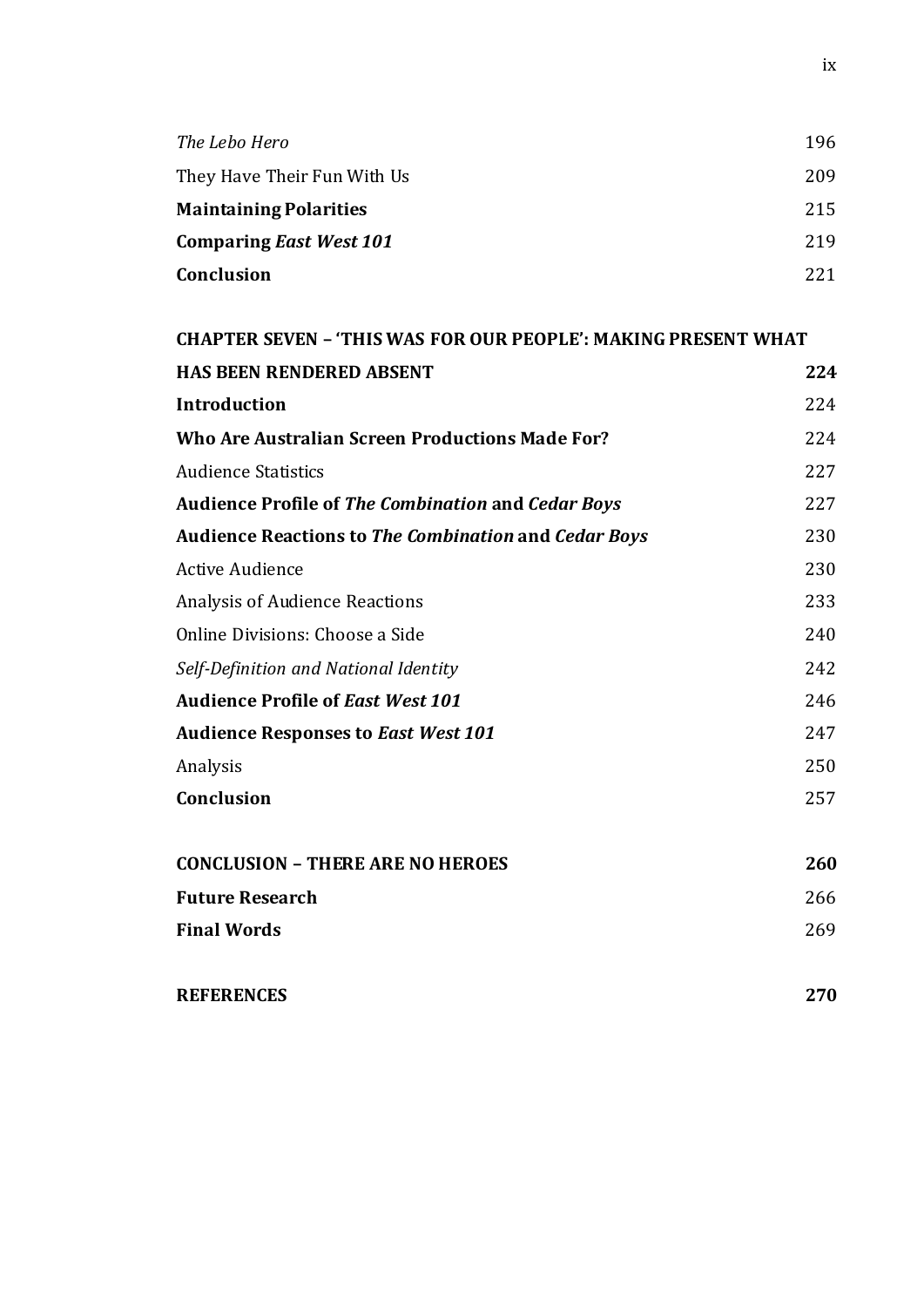# **LIST OF IMAGES**

#### **Figure 1**

Malik (played by Don Hany) and his young family: Yasmeen (played by Lucy Abroon) and Amir (played by George Fayed), and his wife, Amina (played by Tasneem Roc). Image: TasneemRoc, <http://www.tasneemroc.com/east-west-101-season-1-gallery>.

#### **Figure 2**

Sergeant Ray Crowley (played by William McInnes). Image: IMFDB <http://www.imfdb.org/wiki/East\_West\_101>.

#### **Figure 3**

Agent Richard Skerritt (played by Gerald Lepkowski). Image: Madman <http://www.madman.com.au/series/home/15181/east-west-101-series-2>.

#### **Figure 4**

Detective Malik. Image: *East West 101*, Season Two, The Lost Boy (DVD Screenshot).

#### **Figure 5**

Amin Khoder (played by George Kanaan). Image: *East West 101*, Season Two, Episode Seven, The Lost Boy (DVD Screenshot).

#### **Figure 6**

Charlie, Nipper, Zeus, Mo and Tom in *The Combination*. Image: Hotflick <http://www.hotflick.net/pictures/009TCN\_Rahel\_Abdulrahman\_001.html>.

## **Figure 7**

Scott and his friends confront Charlie in *The Combination*. Image: <https://moviespictures.org/biography/White,\_Vaughn>.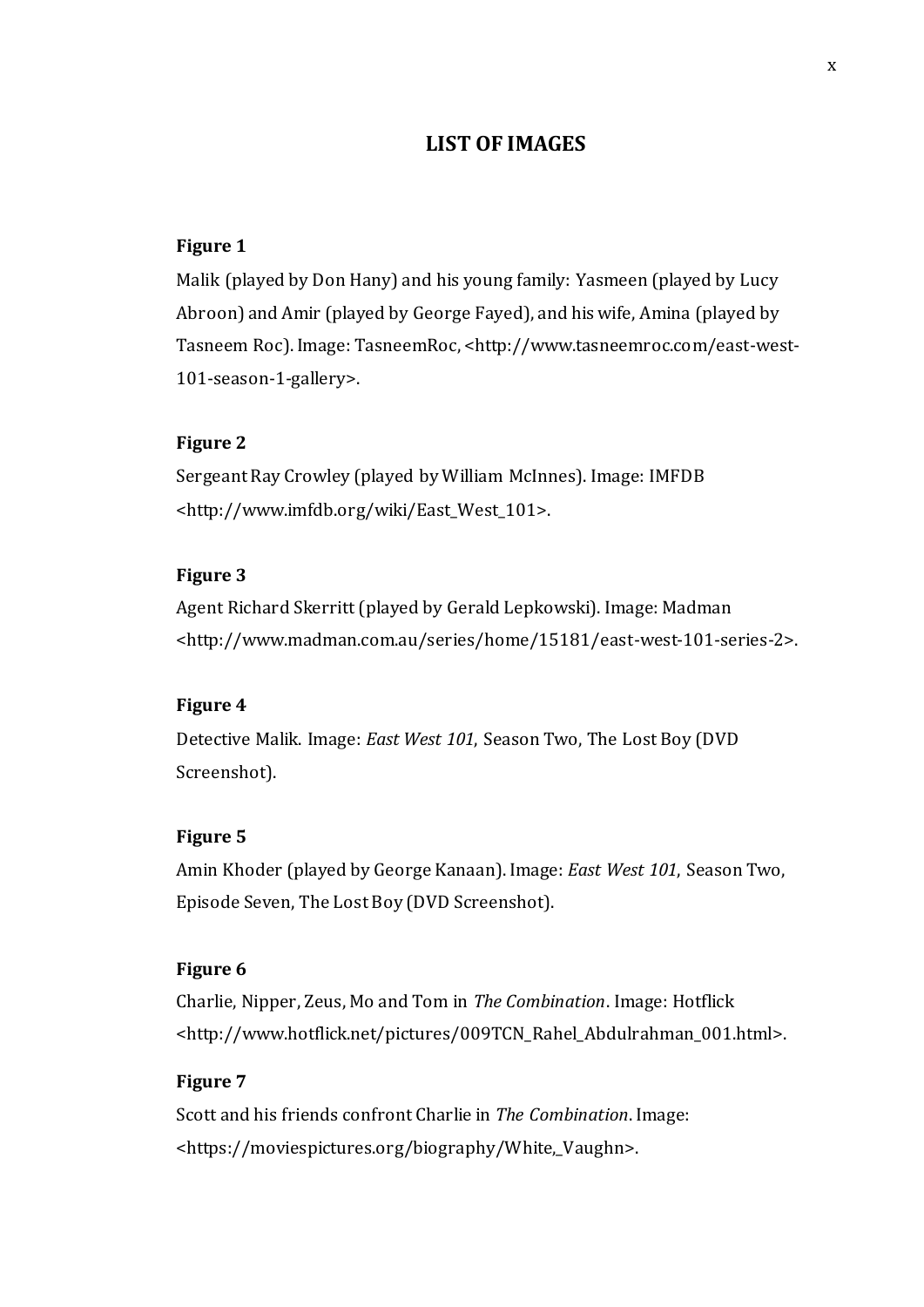## **Figure 8**

*The Combination* promotional cover. Image: <http://solodvd2007.blogspot.com.au/search?q=The+Combination>.

#### **Figure 9**

Zeus (Ali Haidar) points a gun at his classmate Scott in *The Combination*. Image: <http://www.hotflick.net/flicks/2009\_The\_Combination/009TCN\_Ali\_Haider\_007.jpg>.

#### **Figure 10**

Amie and Tarek at a bar in *Cedar Boys*. Image: *Sydney Morning Herald*, Photographer: Mark Rogers, A Question of Where You Belong, 7 July 2008. <http://www.smh.com.au/news/stay-in-touch/a-question-of-where-youbelong/2008/07/06/1215282652064.html>.

#### **Figure 11**

Sam, Tarek and Nabil in *Cedar Boys*. Image: *Cedar Boys: The Making Of*, Serhat Caradee n.d., <http://serhatcaradee.com/cedar-boys>.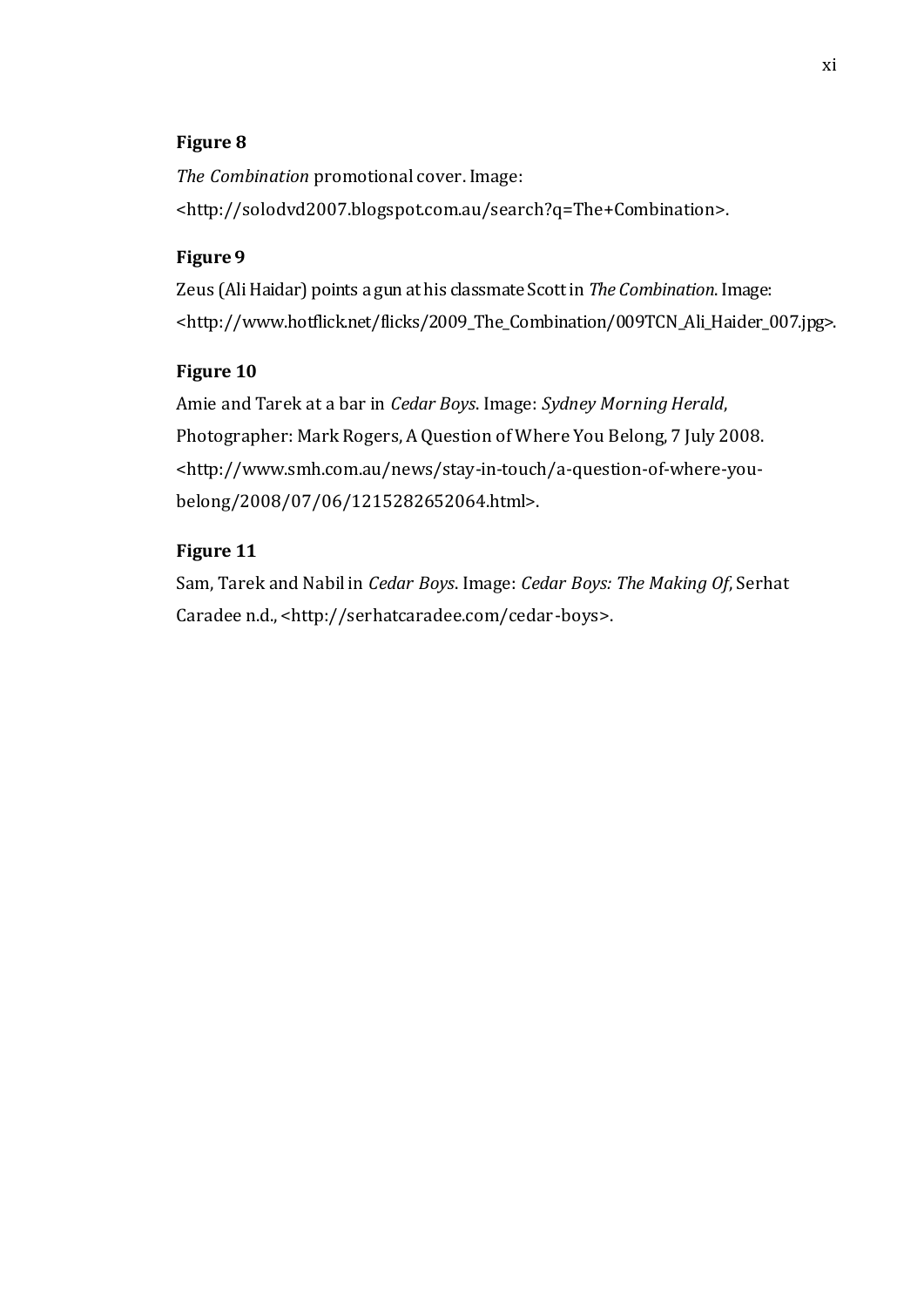#### **ABSTRACT**

This thesis examines the representation of Arab male protagonists in three Australian crime drama productions: *East West 101, The Combination* and *Cedar Boys*. Since 2007 Australia has seen a notable increase in the inclusion of Arab and Muslim male characters in various serials and films, particularly as their visibility increased in news media after September 11, 2001. As popular culture reflects and shapes opportunities for belonging within the nation state, this thesis aims to understand whether or not the inclusion of Arab and Muslim minorities is a sign of greater acceptance of these community groups.

*East West 101* garnered significant media coverage for its realistic portrayal of multicultural Australia. Most notable was its positive depiction of (fictional) Arab Muslim police detective, Zane Malik. Through Malik, *East West 101* effectively demonstrates how religion, class and culture can intersect, not to the detriment of a society, but to create skilled and savvy individuals uniquely positioned to contribute to their communities and professions. It further displays the *kind* of difference that is considered acceptable within a multicultural society; that is, the kind of difference that does not compromise the dominance of the white majority.

Likewise both *The Combination* and *Cedar Boys,* although lesser known, were reported in Sydney Metropolitan newspapers as 'edgy' and importantly were made with the intention of rectifying the image of young Arab and Muslim men, often tarnished in the Australian media. Unlike *East West 101*, which delves into the struggle of a Middle Eastern man with access to resources and social mobility, these films discuss the realities of life of young Arab males with little social mobility and a strong desire to acquire it, leaving them feeling they have no option but to resort to crime. In choosing to tell these stories in this way, writers George Basha and Serhat Caradee bring their own, often polarising experiences, to the screen in a way that seems to reinforce the existing discourse of Middle Eastern men as thugs and criminals.